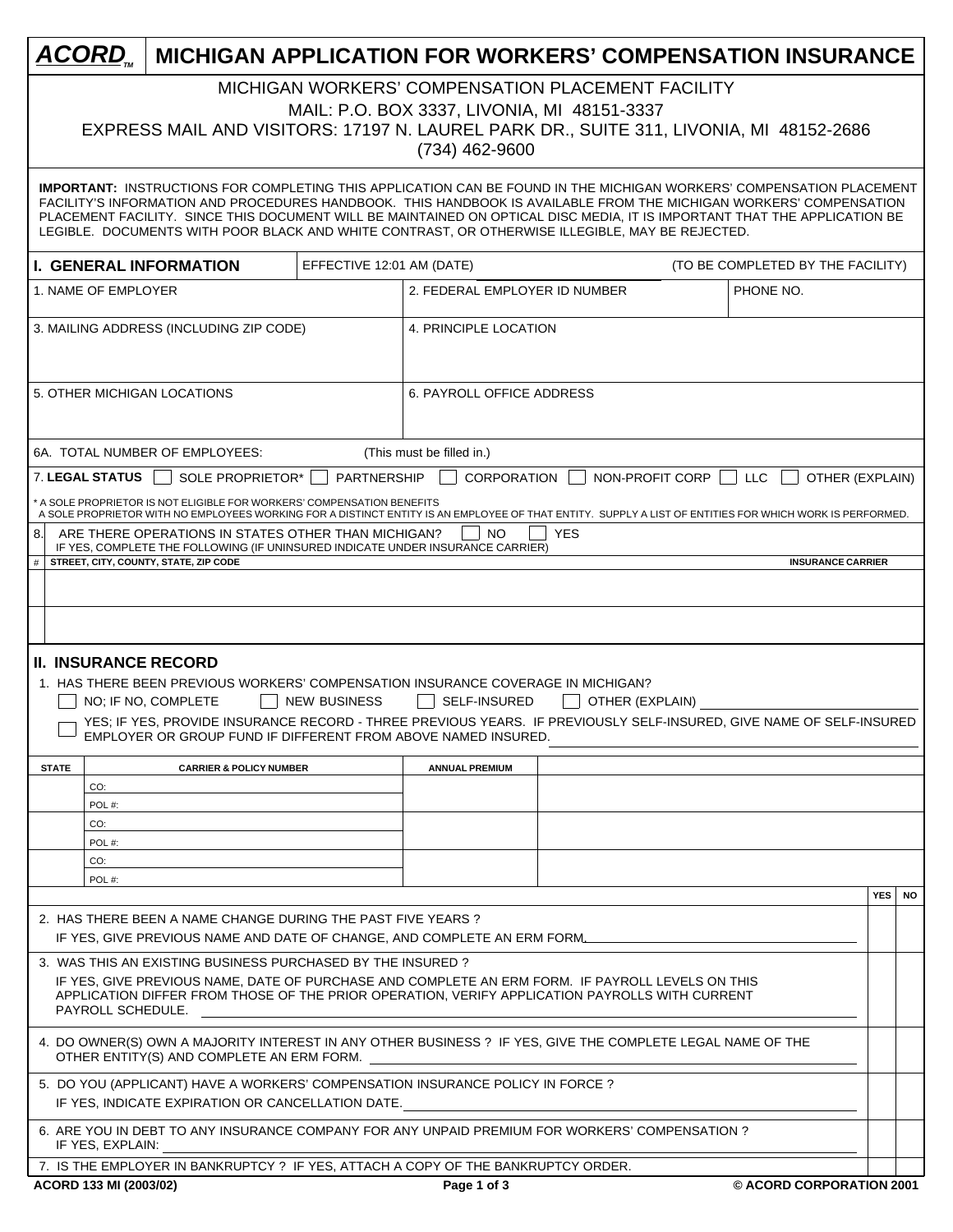## **III. BUSINESS PRINCIPALS**

|                                                                                | 1. LIST BELOW THE NAME AND TITLE OF ALL OFFICERS, GENERAL PARTNERS, MEMBERS OF LIMITED LIABILITY COMPANY OR SPOUSE OF<br>SOLE PROPRIETOR. INDICATE DUTIES AND APPROXIMATE ANNUAL SALARIES FOR EACH PERSON. IF ELIGIBLE PERSONS ARE TO BE<br>EXCLUDED CHECK THE BOX BELOW. THE APPROPRIATE COMPLETED EXCLUSION FORM MUST ACCOMPANY THIS APPLICATION. (SEE<br>INFORMATION AND PROCEDURES HANDBOOK FOR EXCLUSION ELIGIBILITY.)<br>2. INDICATE PERCENTAGE OF OWNERSHIP FOR EACH PERSON LISTED. IF 100% OF OWNERSHIP IS NOT SHOWN, COMPLETE AND SUBMIT<br>AN ERM FORM WITH THIS APPLICATION. |              |                   |                  |  |                      |                            |            |                |                     |
|--------------------------------------------------------------------------------|-----------------------------------------------------------------------------------------------------------------------------------------------------------------------------------------------------------------------------------------------------------------------------------------------------------------------------------------------------------------------------------------------------------------------------------------------------------------------------------------------------------------------------------------------------------------------------------------|--------------|-------------------|------------------|--|----------------------|----------------------------|------------|----------------|---------------------|
|                                                                                |                                                                                                                                                                                                                                                                                                                                                                                                                                                                                                                                                                                         |              |                   |                  |  |                      |                            |            |                |                     |
| $\#$                                                                           | <b>NAME</b>                                                                                                                                                                                                                                                                                                                                                                                                                                                                                                                                                                             | <b>TITLE</b> | <b>INC/EXC</b>    | OWNERSHIP %      |  | <b>DUTIES</b>        |                            |            |                | <b>REMUNERATION</b> |
|                                                                                |                                                                                                                                                                                                                                                                                                                                                                                                                                                                                                                                                                                         |              |                   |                  |  |                      |                            |            |                |                     |
|                                                                                |                                                                                                                                                                                                                                                                                                                                                                                                                                                                                                                                                                                         |              |                   |                  |  |                      |                            |            |                |                     |
|                                                                                |                                                                                                                                                                                                                                                                                                                                                                                                                                                                                                                                                                                         |              |                   |                  |  |                      |                            |            |                |                     |
|                                                                                |                                                                                                                                                                                                                                                                                                                                                                                                                                                                                                                                                                                         |              |                   |                  |  |                      |                            |            |                |                     |
|                                                                                |                                                                                                                                                                                                                                                                                                                                                                                                                                                                                                                                                                                         |              |                   |                  |  |                      |                            |            |                |                     |
|                                                                                |                                                                                                                                                                                                                                                                                                                                                                                                                                                                                                                                                                                         |              |                   |                  |  |                      |                            |            |                |                     |
|                                                                                |                                                                                                                                                                                                                                                                                                                                                                                                                                                                                                                                                                                         |              |                   |                  |  |                      |                            |            |                |                     |
|                                                                                |                                                                                                                                                                                                                                                                                                                                                                                                                                                                                                                                                                                         |              |                   |                  |  |                      |                            |            |                |                     |
| IF ELIGIBLE PERSONS ARE EXCLUDED, IS THE APPROPRIATE EXCLUSION FORM ATTACHED ? |                                                                                                                                                                                                                                                                                                                                                                                                                                                                                                                                                                                         |              |                   |                  |  |                      |                            |            |                | <b>NO</b>           |
|                                                                                | IF NOT EXCLUDED, HAVE APPROPRIATE PAYROLLS FOR OFFICERS, PARTNERS, LLC MEMBERS, OR SPOUSE BEEN INCLUDED IN DETERMINING THE ESTIMATED<br>ANNUAL PREMIUM?                                                                                                                                                                                                                                                                                                                                                                                                                                 |              |                   |                  |  |                      |                            | <b>YES</b> |                | <b>NO</b>           |
|                                                                                |                                                                                                                                                                                                                                                                                                                                                                                                                                                                                                                                                                                         |              |                   |                  |  |                      |                            |            |                |                     |
|                                                                                | IV. NATURE OF BUSINESS AND PREMIUM COMPUTATION                                                                                                                                                                                                                                                                                                                                                                                                                                                                                                                                          |              |                   |                  |  |                      |                            |            |                |                     |
|                                                                                | 1. EXPLAIN NATURE OF BUSINESS. COMPLETELY DESCRIBE ALL OPERATIONS AT EACH LOCATION. (DO NOT USE MANUAL PHRASEOLOGY<br>FOR DESCRIPTION.) IF MORE THAN ONE LEGAL ENTITY IS TO BE INSURED INDICATE EACH NAMED ENTITY'S OPERATION.                                                                                                                                                                                                                                                                                                                                                          |              |                   |                  |  |                      |                            |            |                |                     |
|                                                                                | 2. IF YOU USE SUBCONTRACTORS IN YOUR BUSINESS, ASK YOUR AGENT TO TELL YOU ABOUT THE RULES FOR AUDITS FOR MONEY PAID<br>TO THE SUBCONTRACTORS. THE EMPLOYEE/EMPLOYER RELATIONSHIP WILL BE GOVERNED BY THE ELEMENTS OF RULE NINE F PART 3<br>AND PART 5 IN THE FACILITY BASIC MANUAL AND THE INFORMATION AND PROCEDURES HANDBOOK.                                                                                                                                                                                                                                                         |              |                   |                  |  |                      |                            |            |                |                     |
|                                                                                | 3. ARE EMPLOYEES LEASED?<br>IF YES, PROVIDE NAME AND ADDRESS OF LEASING COMPANY:<br><b>YES</b><br><b>NO</b><br>ADDRESS:<br>NAME:                                                                                                                                                                                                                                                                                                                                                                                                                                                        |              |                   |                  |  |                      |                            |            |                |                     |
|                                                                                | 4. CALCULATION OF ESTIMATED ANNUAL PREMIUM: ASSIGN A CLASSIFICATION CODE TO EACH INDIVIDUAL OPERATION.<br>(ATTACH<br>ADDITIONAL SHEET IF NECESSARY.) IF PAYROLL LEVELS DIFFER FROM THE MOST RECENT AUDIT OR PREVIOUS POLICY, CONFIRM<br>APPLICATION PAYROLL LEVELS WITH SOCIAL SECURITY FORM 941, TAX FORM SCHEDULE C (BOTH SIDES), CURRENT PAYROLL<br>SCHEDULE, OR M.E.S.C. REPORT.                                                                                                                                                                                                    |              |                   |                  |  |                      |                            |            |                |                     |
|                                                                                | 5. EMPLOYEE LEASING FIRMS AND TEMPORARY SERVICE CONTRACTORS MUST FURNISH A CLIENT LIST. INCLUDE A BRIEF JOB<br>DESCRIPTION FOR EACH CLIENT.                                                                                                                                                                                                                                                                                                                                                                                                                                             |              |                   |                  |  |                      |                            |            |                |                     |
|                                                                                |                                                                                                                                                                                                                                                                                                                                                                                                                                                                                                                                                                                         |              |                   |                  |  |                      | <b>TOTAL PAYROLL BASIS</b> |            |                |                     |
|                                                                                | DESCRIBE BY LOCATION THE DUTIES OF EMPLOYEES                                                                                                                                                                                                                                                                                                                                                                                                                                                                                                                                            |              | <b>CLASS CODE</b> | <b>NUMBER OF</b> |  | <b>TOTAL PAYROLL</b> |                            |            | <b>PREMIUM</b> |                     |
|                                                                                |                                                                                                                                                                                                                                                                                                                                                                                                                                                                                                                                                                                         |              |                   | <b>EMPLOYEES</b> |  |                      | RATE                       |            |                |                     |
|                                                                                |                                                                                                                                                                                                                                                                                                                                                                                                                                                                                                                                                                                         |              |                   |                  |  |                      |                            |            |                |                     |
|                                                                                |                                                                                                                                                                                                                                                                                                                                                                                                                                                                                                                                                                                         |              |                   |                  |  |                      |                            |            |                |                     |
|                                                                                |                                                                                                                                                                                                                                                                                                                                                                                                                                                                                                                                                                                         |              |                   |                  |  |                      |                            |            |                |                     |
|                                                                                |                                                                                                                                                                                                                                                                                                                                                                                                                                                                                                                                                                                         |              |                   |                  |  |                      |                            |            |                |                     |
|                                                                                |                                                                                                                                                                                                                                                                                                                                                                                                                                                                                                                                                                                         |              |                   |                  |  |                      |                            |            |                |                     |
|                                                                                |                                                                                                                                                                                                                                                                                                                                                                                                                                                                                                                                                                                         |              |                   |                  |  |                      |                            |            |                |                     |
|                                                                                |                                                                                                                                                                                                                                                                                                                                                                                                                                                                                                                                                                                         |              |                   |                  |  |                      |                            |            |                |                     |
|                                                                                |                                                                                                                                                                                                                                                                                                                                                                                                                                                                                                                                                                                         |              |                   |                  |  |                      |                            |            |                |                     |
|                                                                                | \$<br><b>TOTAL PREMIUM</b>                                                                                                                                                                                                                                                                                                                                                                                                                                                                                                                                                              |              |                   |                  |  |                      |                            |            |                |                     |
| <b>EXPERIENCE MODIFICATION</b>                                                 |                                                                                                                                                                                                                                                                                                                                                                                                                                                                                                                                                                                         |              |                   |                  |  |                      |                            |            |                |                     |
| \$<br>STANDARD PREMIUM                                                         |                                                                                                                                                                                                                                                                                                                                                                                                                                                                                                                                                                                         |              |                   |                  |  |                      |                            |            |                |                     |
|                                                                                | \$<br>LESS PREMIUM DISCOUNT                                                                                                                                                                                                                                                                                                                                                                                                                                                                                                                                                             |              |                   |                  |  |                      |                            |            |                |                     |
|                                                                                | \$<br><b>EXPENSE CONSTANT</b>                                                                                                                                                                                                                                                                                                                                                                                                                                                                                                                                                           |              |                   |                  |  |                      |                            |            |                |                     |
|                                                                                | \$<br>RATE PLAN _____ SURCHARGE                                                                                                                                                                                                                                                                                                                                                                                                                                                                                                                                                         |              |                   |                  |  |                      |                            |            |                |                     |
|                                                                                | \$<br>TERRORISM PREMIUM (Total payroll / 100 X .01)                                                                                                                                                                                                                                                                                                                                                                                                                                                                                                                                     |              |                   |                  |  |                      |                            |            |                |                     |
|                                                                                | \$<br>TOTAL ESTIMATED ANNUAL PREMIUM                                                                                                                                                                                                                                                                                                                                                                                                                                                                                                                                                    |              |                   |                  |  |                      |                            |            |                |                     |
|                                                                                |                                                                                                                                                                                                                                                                                                                                                                                                                                                                                                                                                                                         |              |                   |                  |  |                      |                            |            |                | %                   |
|                                                                                | PERCENTAGE OF ANNUAL ESTIMATED PREMIUM TO DETERMINE DEPOSIT PREMIUM                                                                                                                                                                                                                                                                                                                                                                                                                                                                                                                     |              |                   |                  |  |                      |                            |            |                |                     |
|                                                                                | \$<br><b>DEPOSIT PREMIUM</b>                                                                                                                                                                                                                                                                                                                                                                                                                                                                                                                                                            |              |                   |                  |  |                      |                            |            |                |                     |